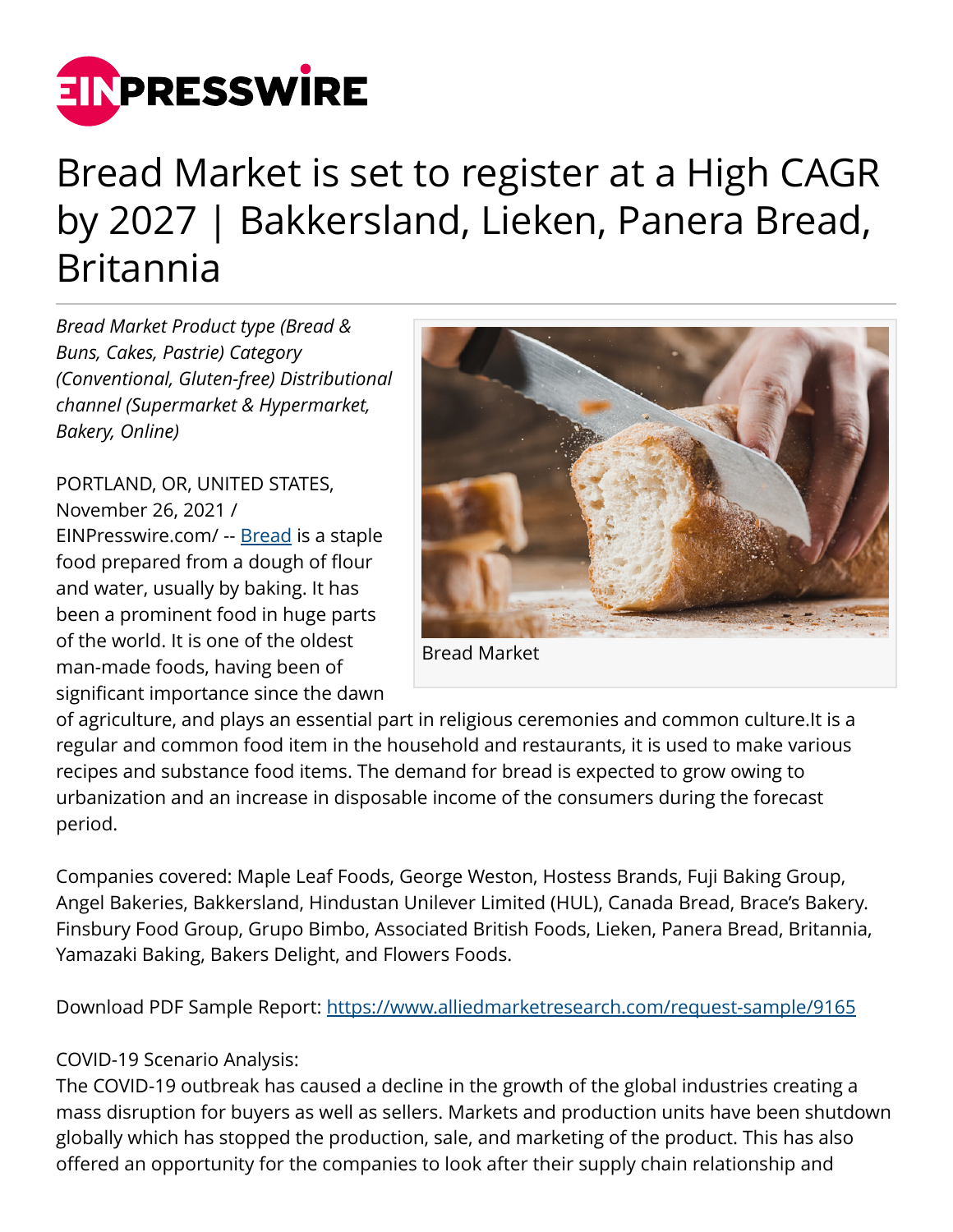business models for the future.

Top Impacting Factors: Market Scenario Analysis, Trends, Drivers andImpact Analysis The surge in urbanization, increment in disposable income of the population, rise in trend of bread and cakes among the millennials, the developments in bakery, and the continuously changing buyer inclination drive the market growth. These days, these items come up with improvements such as gluten-free or low-fat bakery items, but the related health concerns and diet awareness of consumers prevail as a limitation for the growth of the market. The current population is highly coordinating on the online platform thus creating the need for marketers to expand their business through online stages as well. For this, the leading market players develop a mode of online distribution channel wherein the customers can place an order as per their choices or the list of alternatives accessible, and this not only helps save time but facilitates the order placements and deliveries.

Get detailed COVID-19 impact analysis on the Bread Market @ <https://www.alliedmarketresearch.com/request-for-customization/9165?reqfor=covid>

The global bread market trends are as follows:

Cakes and pastries products witnessing higher demand in the bread market The cake and bakeries segment is the fastest-growing segment in the bread market. This is because cake products are highly customized and rich in terms of cream, taste, flavor, and nutrition. The segment is experiencing growth because of the demand for cakes and pastries in parties, birthday celebrations, and other events.Cake is a common item for celebration and is an eatable desert. This following trend leads to market growth in the bread market during the forecast period.

The cake and pastries are generally higher in cost than normal pieces of bread produced in the industries on in-store bakeries, but the wide accessibility of choices, customization, and broadened options intrigue the customers to make a purchase, eventually fueling the revenue for the segment and the industry. The key market players offer to deliver the new baked customized cakes and this drives the growth of the bread market during the forecast period.

For Purchase Enquiry Copy on Report: [https://www.alliedmarketresearch.com/purchase](https://www.alliedmarketresearch.com/purchase-enquiry/9165)[enquiry/9165](https://www.alliedmarketresearch.com/purchase-enquiry/9165)

Key Benefits of the Report:

This study presents the analytical depiction of the bread market along with the current trends and future estimations to determine the imminent investment pockets.

The report presents information related to key drivers, restraints, and opportunities along with a detailed analysis of the global bread market share.

The current marketis quantitatively analyzed from 2020 to 2027 to highlight the global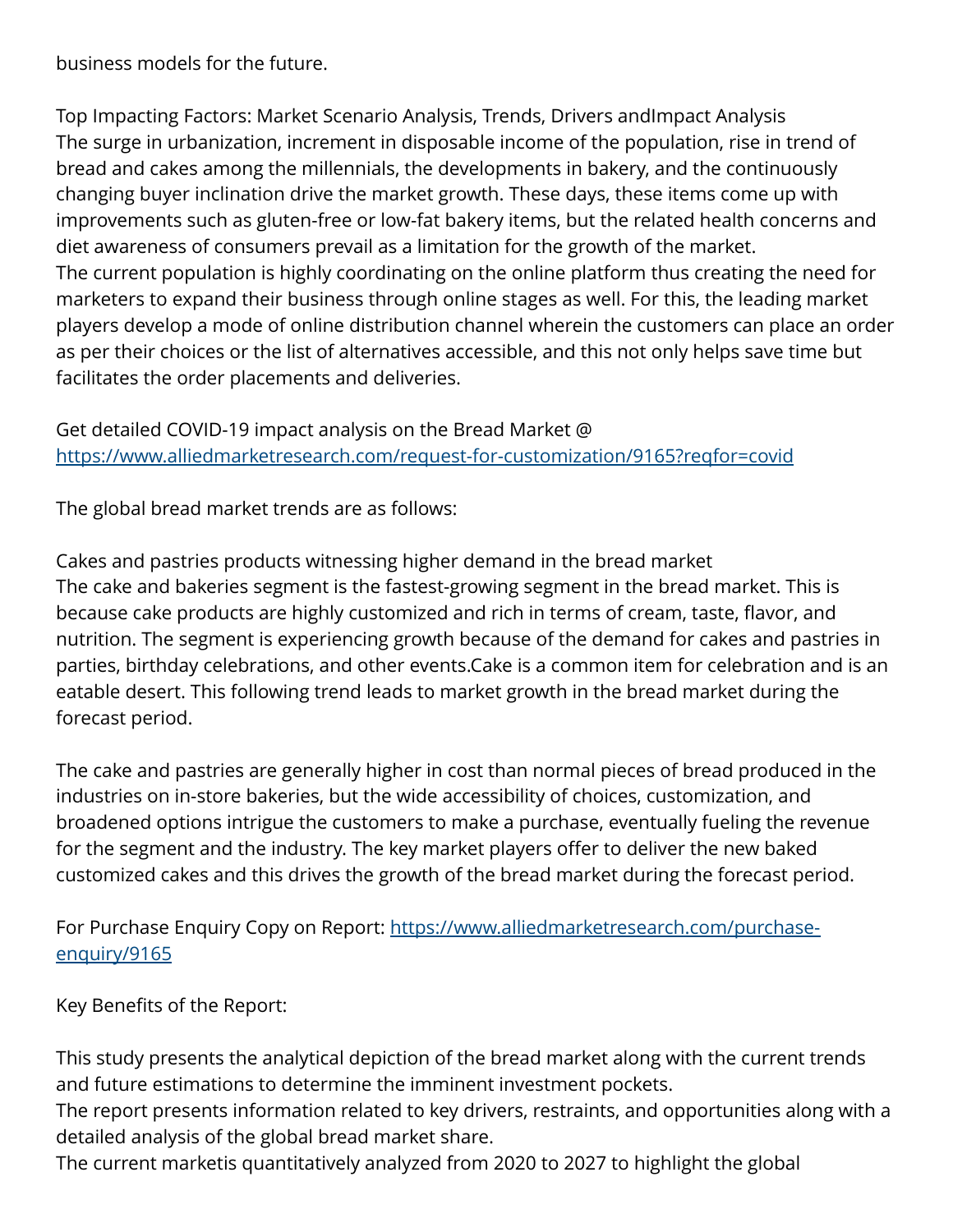breadmarket growth scenario.

Porter's five forces analysis illustrates the potency of buyers & suppliers in the market. The report provides a detailed global bread market analysis based on competitive intensity and how the competition will take shape in the coming years.

Similar Reports: [Frozen Pizza Market Expected to Reach \\$17,296 Million by 2023](https://www.alliedmarketresearch.com/frozen-pizza-market) [Frozen Vegetables Market Expected to Reach \\$38,845.7 Million by 2025](https://www.alliedmarketresearch.com/frozen-vegetables-market)

Upcoming Reports:

Banana Bread Market: <https://www.alliedmarketresearch.com/banana-bread-market> Frozen Bread Dough Market: [https://www.alliedmarketresearch.com/frozen-bread-dough](https://www.alliedmarketresearch.com/frozen-bread-dough-market-A07088)[market-A07088](https://www.alliedmarketresearch.com/frozen-bread-dough-market-A07088)

Dairy Cream Market:<https://www.alliedmarketresearch.com/dairy-cream-market-A11145> Cognac Market: <https://www.alliedmarketresearch.com/cognac-market-A11142>

About Allied Market Research:

Allied Market Research (AMR) is a full-service market research and business-consulting wing of Allied Analytics LLP based in Portland, Oregon. Allied Market Research provides global enterprises as well as medium and small businesses with unmatched quality of "Market Research Reports" and "Business Intelligence Solutions." AMR has a targeted view to provide business insights and consulting to assist its clients to make strategic business decisions and achieve sustainable growth in their respective market domains. AMR offers its services across 11 industry verticals including Life Sciences, Consumer Goods, Materials & Chemicals, Construction & Manufacturing, Food & Beverages, Energy & Power, Semiconductor & Electronics, Automotive & Transportation, ICT & Media, Aerospace & Defense, and BFSI.

We are in professional corporate relations with various companies and this helps us in digging out market data that helps us generate accurate research data tables and confirms utmost accuracy in our market forecasting. Each and every data presented in the reports published by us is extracted through primary interviews with top officials from leading companies of domain concerned. Our secondary data procurement methodology includes deep online and offline research and discussion with knowledgeable professionals and analysts in the industry.

David Correa Allied Analytics LLP +1 800-792-5285 [email us here](http://www.einpresswire.com/contact_author/3204964) Visit us on social media: [Facebook](https://www.facebook.com/alliedmarketresearch/) **[Twitter](https://twitter.com/allied_mr)** [LinkedIn](https://www.linkedin.com/company/allied-market-research)